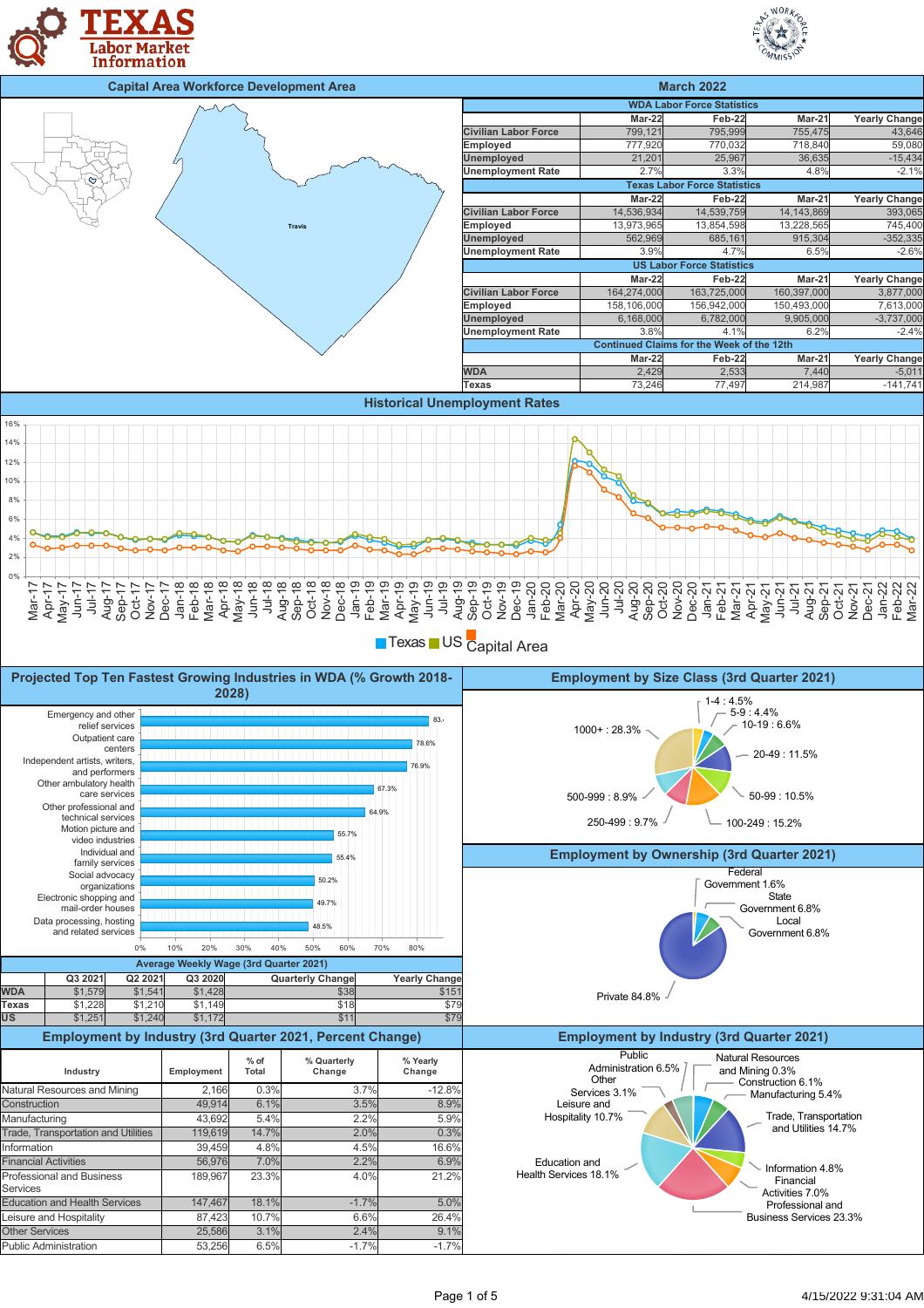



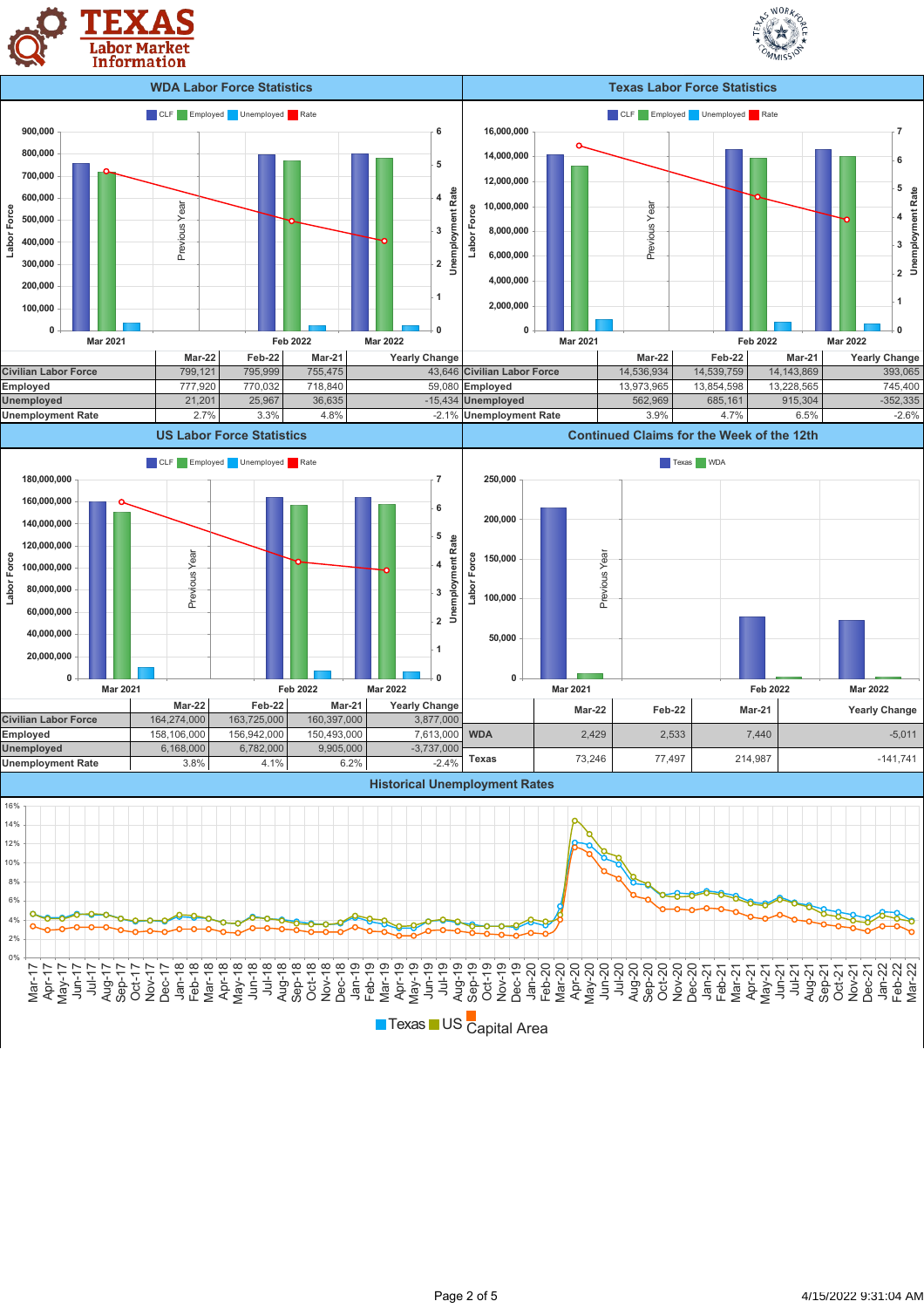



| <b>Months</b>           | <b>WDA</b> | Texas      | US             |
|-------------------------|------------|------------|----------------|
| Mar-22                  | 2.7        | 3.9        | 3.8            |
| Feb-22                  | 3.3        | 4.7        | 4.1            |
| $Jan-22$                | 3.3        | 4.8        | $4.4\,$        |
| Dec-21                  | 2.8        | 4.2        | 3.7            |
| <b>Nov-21</b>           | 3.1        | 4.5        | $3.9$          |
| Oct-21                  | 3.3        | 4.8        | 4.3            |
| Sep-21                  | 3.5        | 5.1        | $4.6\,$        |
| Aug-21                  | 3.8        | 5.5        | $5.3\,$        |
| $Jul-21$                | 4.0        | 5.8        | 5.7            |
| <b>Jun-21</b>           | 4.5        | 6.3        | 6.1            |
| May-21                  | 4.1        | 5.7<br>5.9 | $5.5\,$        |
| Apr-21<br>Mar-21        | 4.3<br>4.8 | 6.5        | $5.7\,$<br>6.2 |
| Feb-21                  | 5.1        | 6.8        | $6.6\,$        |
| $Jan-21$                | 5.2        | 7.0        | $6.8\,$        |
| $Dec-20$                | 5.0        | 6.7        | $6.5\,$        |
| <b>Nov-20</b>           | 5.1        | 6.8        | 6.4            |
| Oct-20                  | 5.1        | 6.6        | 6.6            |
| Sep-20                  | 6.1        | 7.6        | $7.7\,$        |
| Aug-20                  | 6.6        | 7.9        | 8.5            |
| $Jul-20$                | 8.3        | 9.8        | $10.5$         |
| $Jun-20$                | 9.1        | 10.5       | 11.2           |
| May-20                  | 10.9       | 11.8       | $13.0$         |
| Apr-20                  | 11.6       | 12.1       | 14.4           |
| Mar-20                  | 4.0        | 5.4        | 4.5            |
| Feb-20                  | 2.5        | 3.4        | 3.8            |
| $Jan-20$                | 2.6        | 3.7        | $4.0\,$        |
| $Dec-19$                | 2.3        | 3.2        | 3.4            |
| <b>Nov-19</b>           | 2.4        | 3.3        | 3.3            |
| Oct-19                  | 2.5        | 3.3        | 3.3            |
| Sep-19                  | 2.6        | 3.5        | $3.3\,$        |
| $Aug-19$                | 2.8        | 3.7        | $3.8\,$        |
| $Jul-19$                | 2.9        | 3.9        | $4.0\,$        |
| Jun-19<br>May-19        | 2.8<br>2.3 | 3.8<br>3.1 | 3.8<br>$3.4$   |
| Apr-19                  | 2.3        | 3.1        | $3.3\,$        |
| Mar-19                  | 2.7        | $3.5$      | $3.9\,$        |
| Feb-19                  | 2.8        | 3.8        | 4.1            |
| $Jan-19$                | 3.2        | 4.2        | $4.4\,$        |
| Dec-18                  | 2.7        | 3.6        | 3.7            |
| <b>Nov-18</b>           | 2.7        | $3.5$      | $3.5\,$        |
| Oct-18                  | 2.7        | $3.6\,$    | $3.5\,$        |
| Sep-18                  | 2.9        | 3.8        | $3.6\,$        |
| Aug-18                  | 3.0        | 4.0        | $3.9\,$        |
| $Jul-18$                | 3.1        | 4.1        | 4.1            |
| <b>Jun-18</b>           | 3.1        | 4.3        | 4.2            |
| May-18                  | 2.6        | 3.6        | $3.6\,$        |
| $Apr-18$                | 2.7        | 3.7        | 3.7            |
| Mar-18                  | $3.0\,$    | 4.1        | 4.1            |
| Feb-18                  | 3.0        | 4.2        | 4.4            |
| $Jan-18$                | $3.0\,$    | 4.3        | 4.5            |
| Dec-17                  | 2.7        | 3.8        | 3.9            |
| <b>Nov-17</b><br>Oct-17 | 2.8<br>2.7 | 3.9<br>3.8 | $3.9$<br>$3.9$ |
|                         | 2.9        | 4.1        | 4.1            |
| Sep-17<br>Aug-17        | 3.2        | 4.5        | 4.5            |
| $Jul-17$                | 3.2        | 4.5        | 4.6            |
| $Jun-17$                | 3.2        | 4.6        | 4.5            |
| May-17                  | 3.0        | 4.2        | 4.1            |
| Apr-17                  | 2.9        | 4.2        | 4.1            |
| Mar-17                  | 3.3        | 4.6        | 4.6            |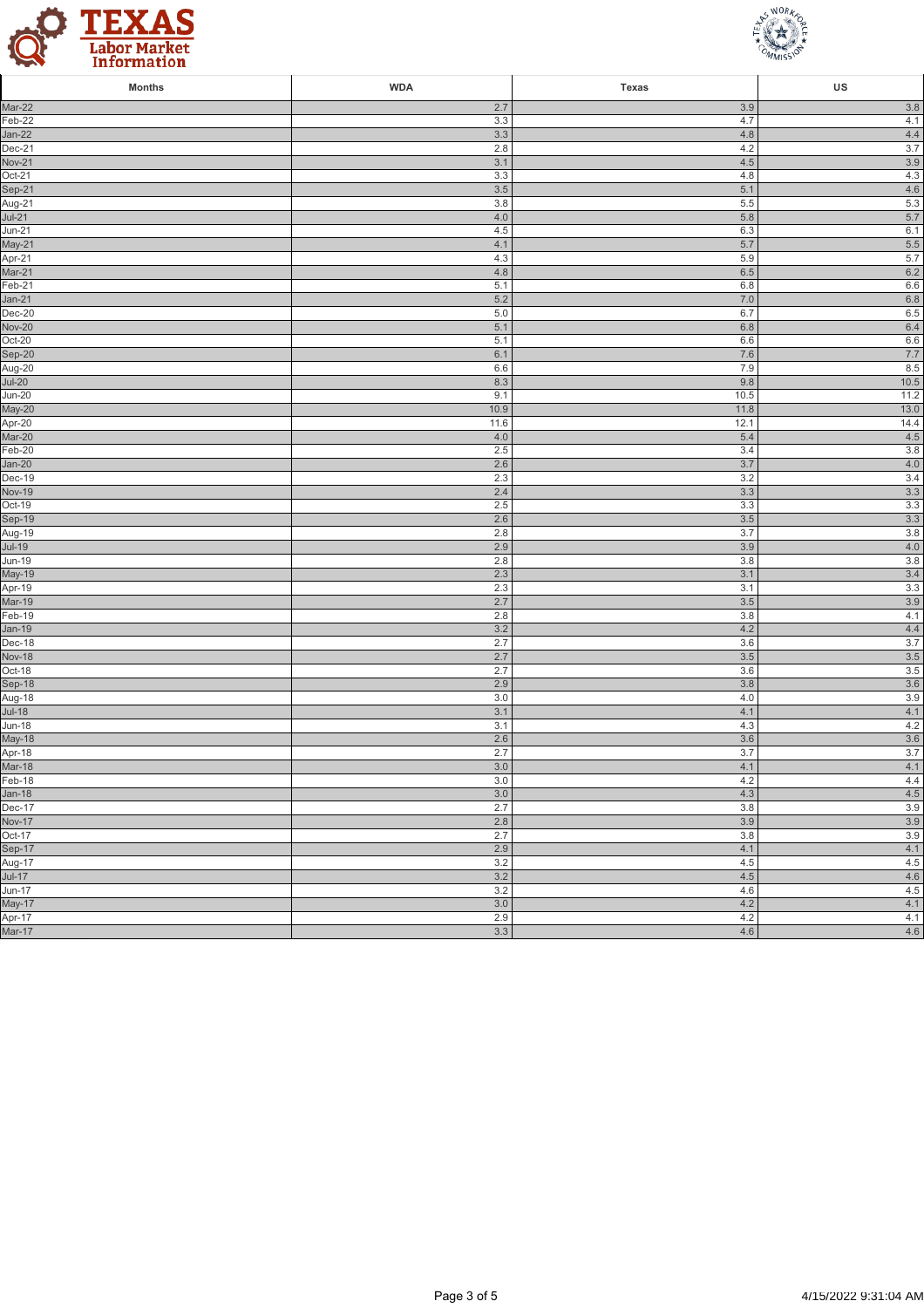



|                                               |     |     |     |     | Projected Top Ten Fastest Growing Industries in WDA (% Growth 2018-2028) |       |       |       |                       |
|-----------------------------------------------|-----|-----|-----|-----|--------------------------------------------------------------------------|-------|-------|-------|-----------------------|
| Emergency and other relief services           |     |     |     |     |                                                                          |       |       |       | 83.4%                 |
| Outpatient care centers                       |     |     |     |     |                                                                          |       |       | 78.6% |                       |
| Independent artists, writers, and performers  |     |     |     |     |                                                                          |       |       | 76.9% |                       |
| Other ambulatory health care services         |     |     |     |     |                                                                          |       | 67.3% |       |                       |
| Other professional and technical services     |     |     |     |     |                                                                          |       | 64.9% |       |                       |
| Motion picture and video industries           |     |     |     |     |                                                                          | 55.7% |       |       |                       |
| Individual and family services                |     |     |     |     |                                                                          | 55.4% |       |       |                       |
| Social advocacy organizations                 |     |     |     |     | 50.2%                                                                    |       |       |       |                       |
| Electronic shopping and mail-order houses     |     |     |     |     | 49.7%                                                                    |       |       |       |                       |
| Data processing, hosting and related services |     |     |     |     | 48.5%                                                                    |       |       |       |                       |
| 0%                                            | 10% | 20% | 30% | 40% | 50%                                                                      | 60%   | 70%   | 80%   | 90%                   |
| <b>Industry Title</b>                         |     |     |     |     |                                                                          |       |       |       | <b>Percent Change</b> |
| Emergency and other relief services           |     |     |     |     |                                                                          |       |       |       | 83.4                  |
| Outpatient care centers                       |     |     |     |     |                                                                          |       |       |       | 78.6                  |
| Independent artists, writers, and performers  |     |     |     |     |                                                                          |       |       |       | 76.9                  |
| Other ambulatory health care services         |     |     |     |     |                                                                          |       |       |       | 67.3                  |
| Other professional and technical services     |     |     |     |     |                                                                          |       |       |       | 64.9                  |
| Motion picture and video industries           |     |     |     |     |                                                                          |       |       |       | 55.7                  |
| Individual and family services                |     |     |     |     |                                                                          |       |       |       | 55.4                  |
| Social advocacy organizations                 |     |     |     |     |                                                                          |       |       |       | 50.2                  |
| Electronic shopping and mail-order houses     |     |     |     |     |                                                                          |       |       |       | 49.7                  |
| Data processing, hosting and related services |     |     |     |     |                                                                          |       |       |       | 48.5                  |